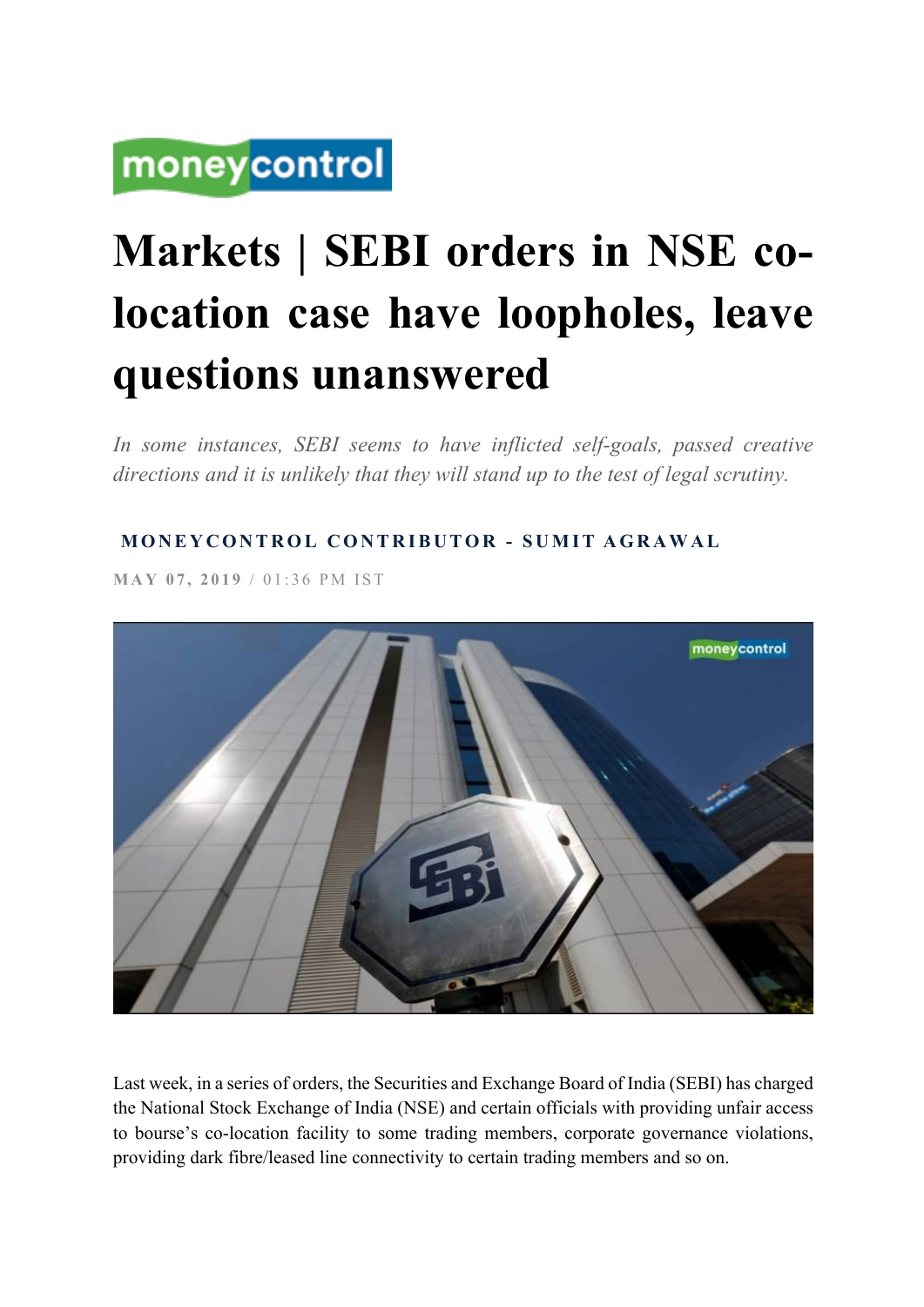The orders are a result of a long-drawn out investigation after a whistle blower complained to the markets regulator in 2014-15. However, the orders are still wanting on many counts; they haven't fully determined ill-gotten profits, they haven't examined SEBI's own mechanism to review systems of stock exchanges even when it does periodic inspections, and they haven't streamlined the process of dealing with growing whistle blower complaints in regulatory enforcement. It is unknown how disgorgement is going to be used to compensate the victims, if they are identifiable. In some instances, SEBI seems to have inflicted self-goals, passed creative directions and it is unlikely that they will stand up to the test of legal scrutiny.

#### **Issues in the co-location order**

In the co-location matter, SEBI has not been able to find sufficient evidence to conclude that NSE has violated the regulator's unfair trade practices regulations. However, SEBI said that that there was enough evidence to show that NSE did not exercise the requisite due diligence while putting in place the TBT (tick-by-tick) architecture. In other words, NSE failed in its primary duty as an exchange to ensure equal and fair access to all trading members. Accordingly, SEBI has banned NSE from accessing the securities markets for 6 months (essentially postponing its initial public offer), directed the exchange to disgorge Rs 625 crore (with 12 percent this becomes close to Rs 1000 crore), and asked the bourse to initiate an inquiry under its Employees Regulations against two employees for failing to discharge their duties.

There are several issues here. One, while the penalty for NSE seems large at Rs 1000 crore note that it is only about half of the Rs 1,994.77 crore revenues earned from co-location (and disclosed in quarterly results) that were kept in an escrow account pending investigation. Two, SEBI's order seeking an inquiry tells NSE to "fix(ing) accountability on the employees." That prejudges the outcome of such an inquiry at NSE.

Moreover, in an unprecedented move, SEBI has asked Ravi Narain and Chitra Ramkrishana, both former MDs and CEOs, to disgorge 25 percent of their salaries from the financial years 2010-11 to 2012-13 and 2013-14 respectively to its investor education and protection fund. There are questions about the applicability of clawback provisions (contrary to standards applicable in service law) as also the lifting the corporate veil to determine vicarious liability when no case of fraud has been established. It is unusual and SEBI needs to resist passing creative directions.

#### **Corporate governance and the Ajay Shah issue**

A related issue was that of NSE providing some data to Ajay Shah and Infotech Financial Services to create a liquidity index. This said data was alleged to have been misused for developing commercial algorithm-based trading software.

SEBI's order held that Narain and Ramkrishna overlooked conflicts of interest, were negligent, and did not ensure fairness and transparency. It said that NSE provided this data without initially even putting in place a policy to share data. The order noted that Infotech was not even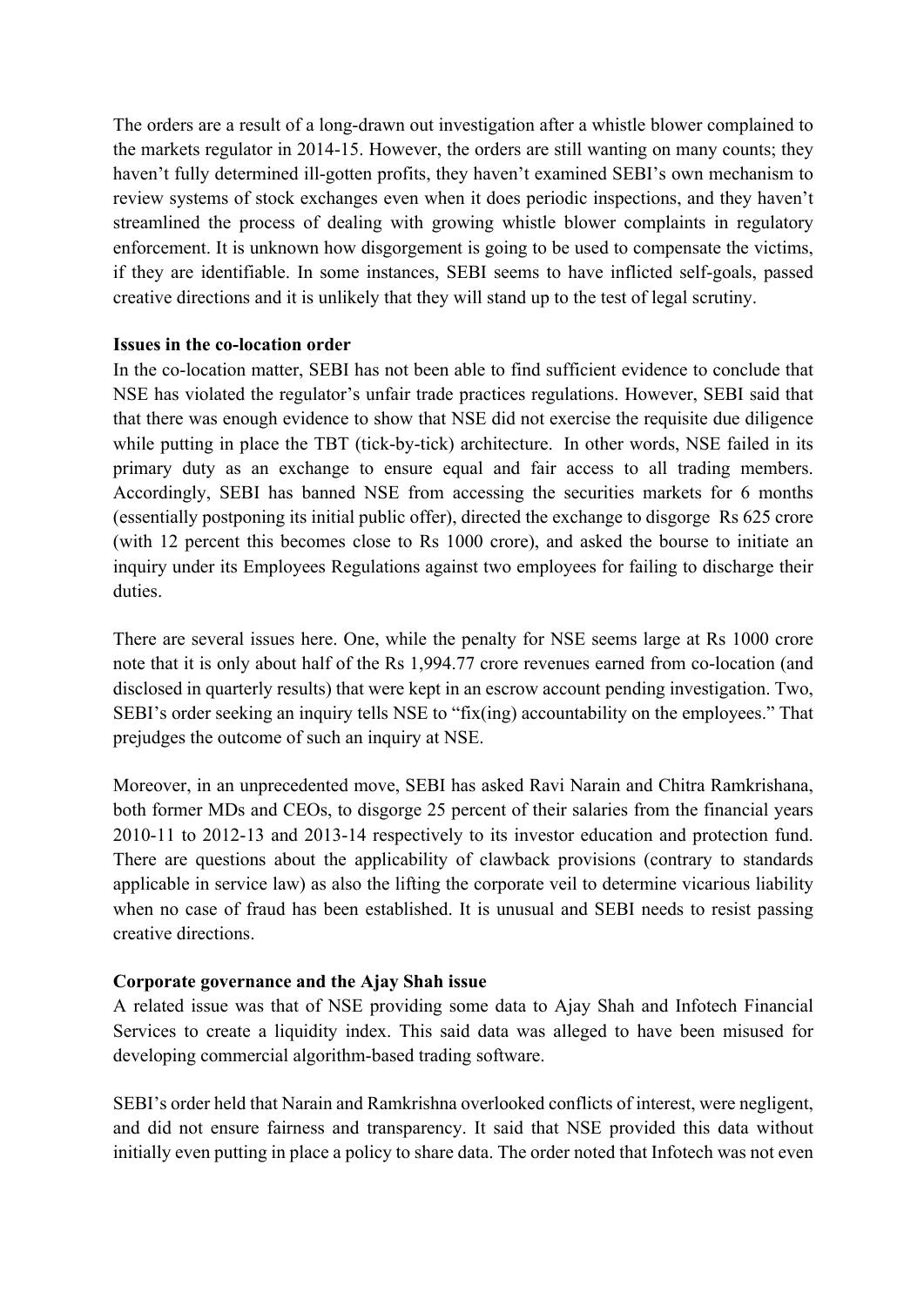trying to recover the fees payable to it by NSE which made it clear to SEBI that gaining access to the exclusive data was the key consideration for the company.

That said, the order also confirmed that there was no concrete evidence to establish collusion of NSE with Ajay Shah or Infotech in their plan to misuse the data. Ajay Shah, Infotech, and certain officials of NSE have been barred from accessing the markets for certain periods of time.

All that is well, but from a legal standpoint, it is rare for a regulator to enter into a private agreement between the parties to the contract, and determine its breach and ask for its enforcement by one of the parties. Could a statutory power be used to repudiate a contract, which itself is not regulated by the regulator?

SEBI's contention seems to be that when a data sharing agreement meant purely for research "assumes the colour" of a commercial agreement and a few people exploit this privileged data, it "leads to serious issues leading to compromise of market integrity." But does it prove that SEBI's fraudulent and unfair trade practice regulations have been breached? That will be the order's litmus test when it is appealed at the Securities Appellate Tribunal.

#### **OPG and the dark fibre**

There are some issues from a legal standpoint in the order pertaining to OPG which is alleged to have gained preferential and unfair access to tick-by-tick data.

SEBI calculated that OPG Securities made unlawful gains of Rs. 15.57 crore, which it has been directed to disgorge along with interest. OPG has also been held to have violated SEBI regulations on prohibiting fraudulent and manipulative practices as well as the **Code of Conduct applicable to a Stock Broker**.

SEBI has not only prohibited OPG from accessing securities in its proprietary account for five years, but also not take any new clients for one year in its capacity as stock broker, both from the date of the order. Firstly, it is perplexing how an order inflicting sanctions is implemented immediately vitiating a right to appeal. Later, pending an appeal at SAT, SEBI comes up with a relaxing order to allow the broker to close out its open positions in the market. From a strategic point of view, SEBI committed - an error, if not *hara kiri* - by passing an addendum order and loosening its stand, just two days after passing the final order.

### **Conclusion**

It is unfortunate that this episode has questioned the credibility of stock exchanges and the way information is stored, reviewed, and shared, notwithstanding the regulatory review of Ministry of Finance and SEBI. However, what's more perplexing is the loopholes in some of the orders as mentioned earlier.

While some parties have approached SAT and have also obtained interim relief, the complete story of unequal colocation and unfair access remains a mystery.